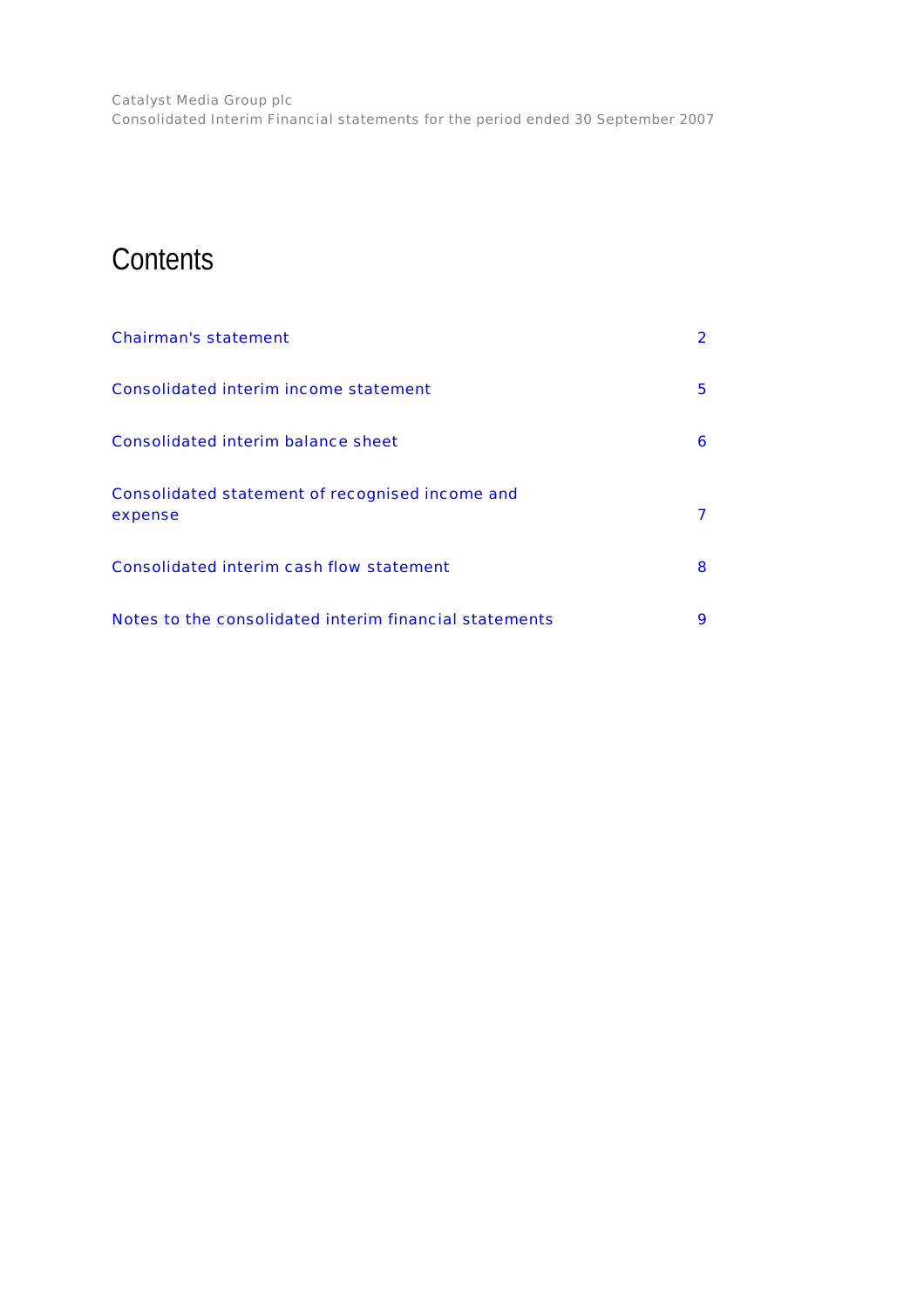# <span id="page-1-0"></span>Chairman's Statement

## **OVERVIEW**

At 30 September 2007, CMG continued to own a 20.54% stake in Satellite Information Services (Holdings) Limited ("SIS"), the leading producer of video, audio and data to over 9,700 licensed betting offices in the UK and Ireland. SIS is also the leading satellite uplink contractor in Europe, providing link units to a variety of clients including television news companies and sports event organisers. In addition CMG is developing a suite of on-line games which it intends to bring to market in the near future. During the six month period under review it has reduced levels of borrowings and successfully refinanced the balance. Central costs have continued to be reduced.

## **OPERATIONAL HIGHLIGHTS**

### **BORROWINGS**

On 10 April 2007, CMG raised  $\ell$ 10 million (after expenses) via a Placing and Open Offer at 0.5p per share and borrowed £3.5 million from North Atlantic Smaller Companies Investment Trust ("NASCIT"). On 24 August 2007 CMG borrowed a further  $\ell$ 3.91million from National Westminster Bank plc to repay in full the debt that the Company had in place with Investec Bank (UK) Limited. As at 30 September 2007, the Company's borrowings were approximately  $\angle$  7.5 million.

## **DISPOSALS**

On 27 April 2007, CMG completed the sale of NPG Inc, the Company's US-based on-line portal for sourcing stock footage from multiple libraries. The one remaining asset held by the Company in the USA is the entitlement to royalties on income from Global Media Services Inc until 31 December 2009 which has continued to perform ahead of management expectation.

### **SETTLEMENT**

On 7th August 2007, the Company settled a claim by Champ Car World Series LLP ("Champ Car") against the Company for US\$400,000 which was provided for in the financial year ended 31 March 2007.

### **GAMES**

CMG continues the development of the on-line gaming platform together with a suite of fixed odds and head to head games. In the Annual Report to 31 March 2007, the Company announced that these games were entering their testing and pre-marketing phase. Good progress in this phase has now been made and the Company expects to launch in early 2008.

### **SIS**

SIS continues to perform ahead of CMG's expectations.

On 20 August 2007 SIS paid a £10 million dividend in respect of the retained earnings brought forward balance as at 31 March 2007 and resulted in a  $f2.05$  million contribution to CMG. These monies were used to reduce a proportion of the then outstanding debt with Investec.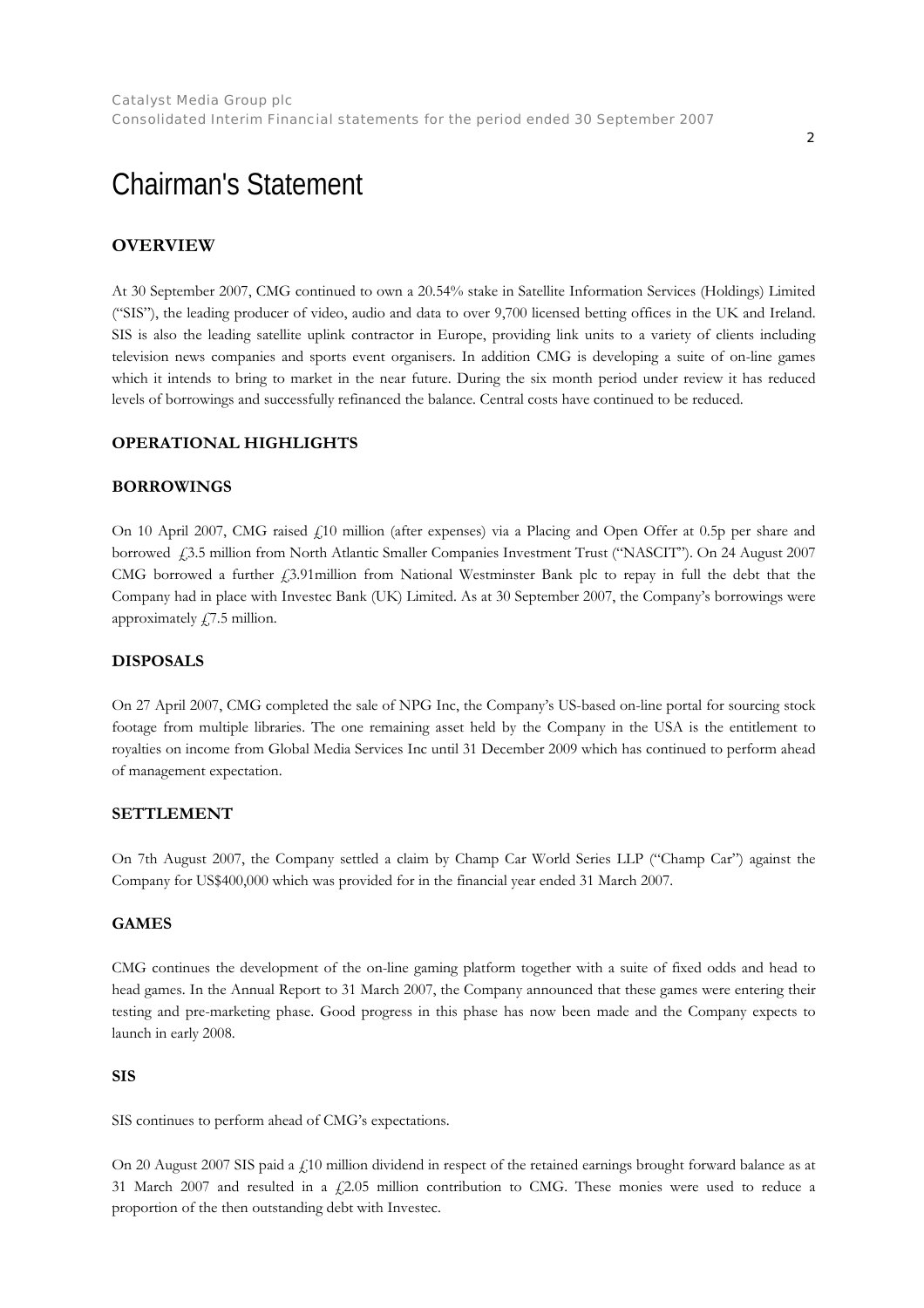There has been significant publicity in relation to the new competition faced by SIS arising from a joint venture between Alphameric plc and 31 of the 59 British racecourses (known as Amalgamated Racing Limited, or Amrac) who have formed a new television service known as Turf TV to supply pictures to betting shops. Turf TV has been established to challenge SIS's pre-eminent position as the supplier of racing content to bookmakers. There has also been significant publicity about a High Court action that has been brought by a bookmakers' organisation and a number of individual bookmakers against Amrac. Along with its defence, Amrac issued a counterclaim against the bookmakers, including SIS. SIS has in turn issued a defence, and its own counterclaim against Amrac.

SIS's other main business division known as SISLink is not affected by Amrac and accounts for over 30% of the profitability of the SIS Group. The SISLink business is Europe's largest independent satellite uplink provider. Among its more recently reported successes was the award of a contract in April 2007 to supply Sky News and Five News with satellite services, which involve delivering Sky News a fleet of highly specified uplink vehicles and providing satellite services until 2012.

As reported in Catalyst's Annual Report to 31 March 2007, SIS has significant long term contracts in place with its customers and suppliers which underpin its revenues and CMG believes that there is no reason to revise its expectations for the SIS results to 31 March 2008 at this time.

## **FINANCIAL RESULTS**

As an AIM-listed company, the Group is required to adopt International Financial Reporting Standards (IFRS) with effect for periods beginning on or after 1 January 2007.

The first financial information to be reported by the Group in accordance with IFRS will be for the six months to 30 September 2007, but the requirement to present comparative information means that a balance sheet prepared in accordance with IFRS at 30 September 2006 is required.

This announcement includes the consolidated results of the Group converted from a UK Generally Accepted Accounting Practices (UK GAAP) basis to an IFRS basis for the period to 30 September 2007, the year to 31 March 2007, and balance sheets as at 30 September 2006, as at 31 March 2007 and as at 30 September 2007.

This document explains the significant accounting policy changes from the accounting policies adopted under UK GAAP for the year ended 31 December 2006.

The Company recorded a loss for the six month period ended 30 September 2007 of  $f(0.1)$  million (compared to a loss of  $f(0.5)$  million for the six month to 30 September 2006). This reflects the Board's on-going commitment to derisk the business and reduce costs. As a result of CMG accounting for SIS as an associate it is reporting a 20.54% share of SIS retained profit for the period representing income of  $f(1.3)$  million in the Company's income statement which is net of the IFRS adjustment for amortisation of  $f(0.4$  million.

At the Company's AGM held on 25 October 2007 a special resolution was passed to consolidate the Company's ordinary shares on a 100 for 1 basis to create ordinary shares of 10p each thus reducing the number of ordinary shares in issue from 2.81 billion to a more manageable 28.1 million.

The name of the Company will no longer be changed from Catalyst Media Group plc to CMG plc due to there being an existing trading company with a name which is considered too similar to this name. The Company will however continue to trade as CMG.

No dividend has been paid or is proposed by the Company.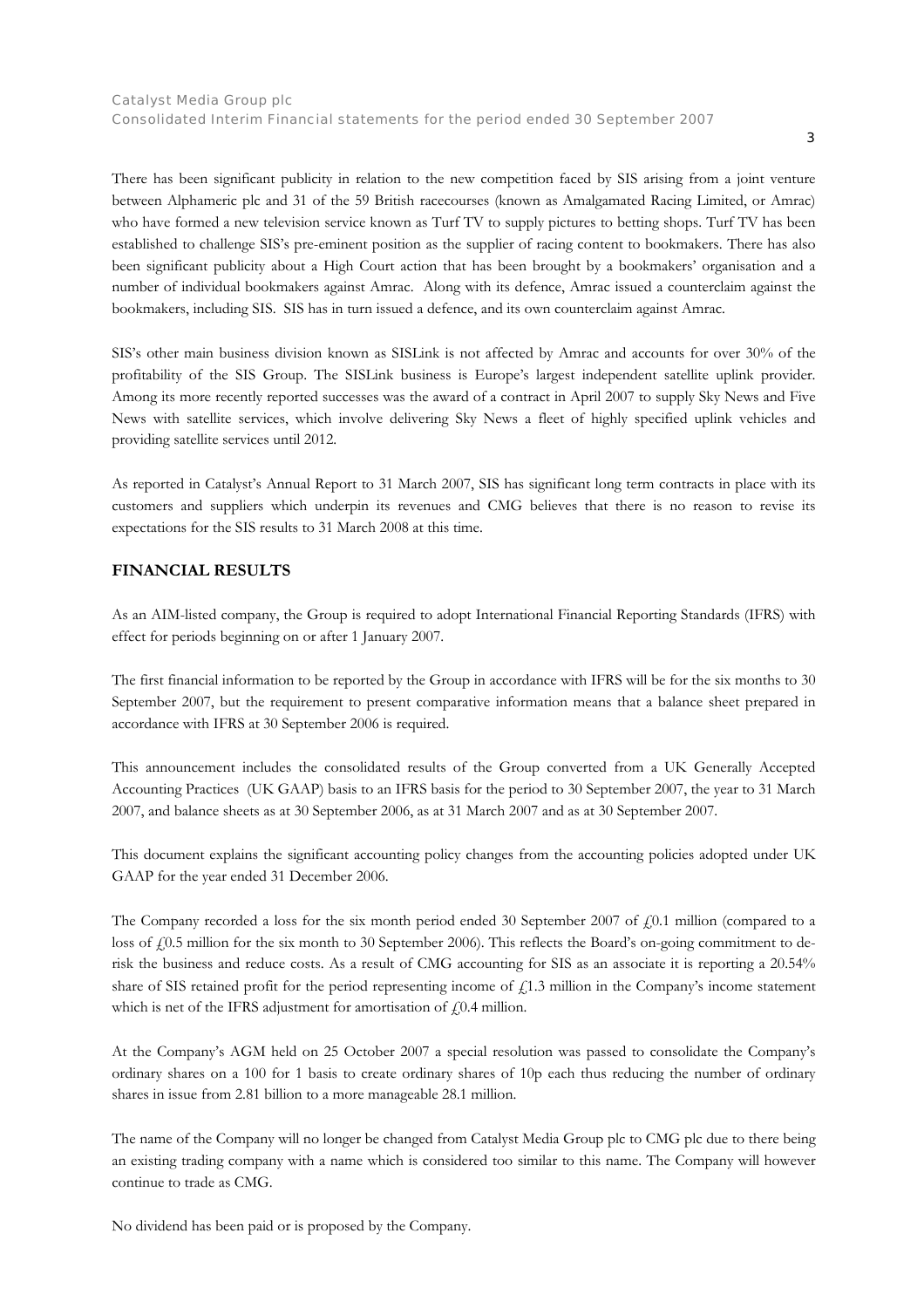## **OUTLOOK**

The board is focused on reducing central costs to the minimum practicable and in the light of the declared dividend policy of SIS it hopes to further reduce debt over the next 12 months. The debt is now significantly lower following the corporate structuring that has taken place during the year. At 30 September 2007, the Company's borrowings are now approximately  $f$ , 7.5 million compared to  $f$ , 17.3 million at 30 September 2006, net debt is  $f$ , 6.3 million and normalised operational overhead costs on an annualised basis are now running at less than  $\pm 0.6$  million per annum compared to more than  $f$ 1 million per annum for the prior year to 31 March 2007.

Michael Rosenberg O.B.E.

## **CHAIRMAN**

**Enquiries:** 

Michael Rosenberg O.B.E, Chairman

Anna Prestwich, Chief Finance Officer

Catalyst Media Group plc

+44 20 7927 6699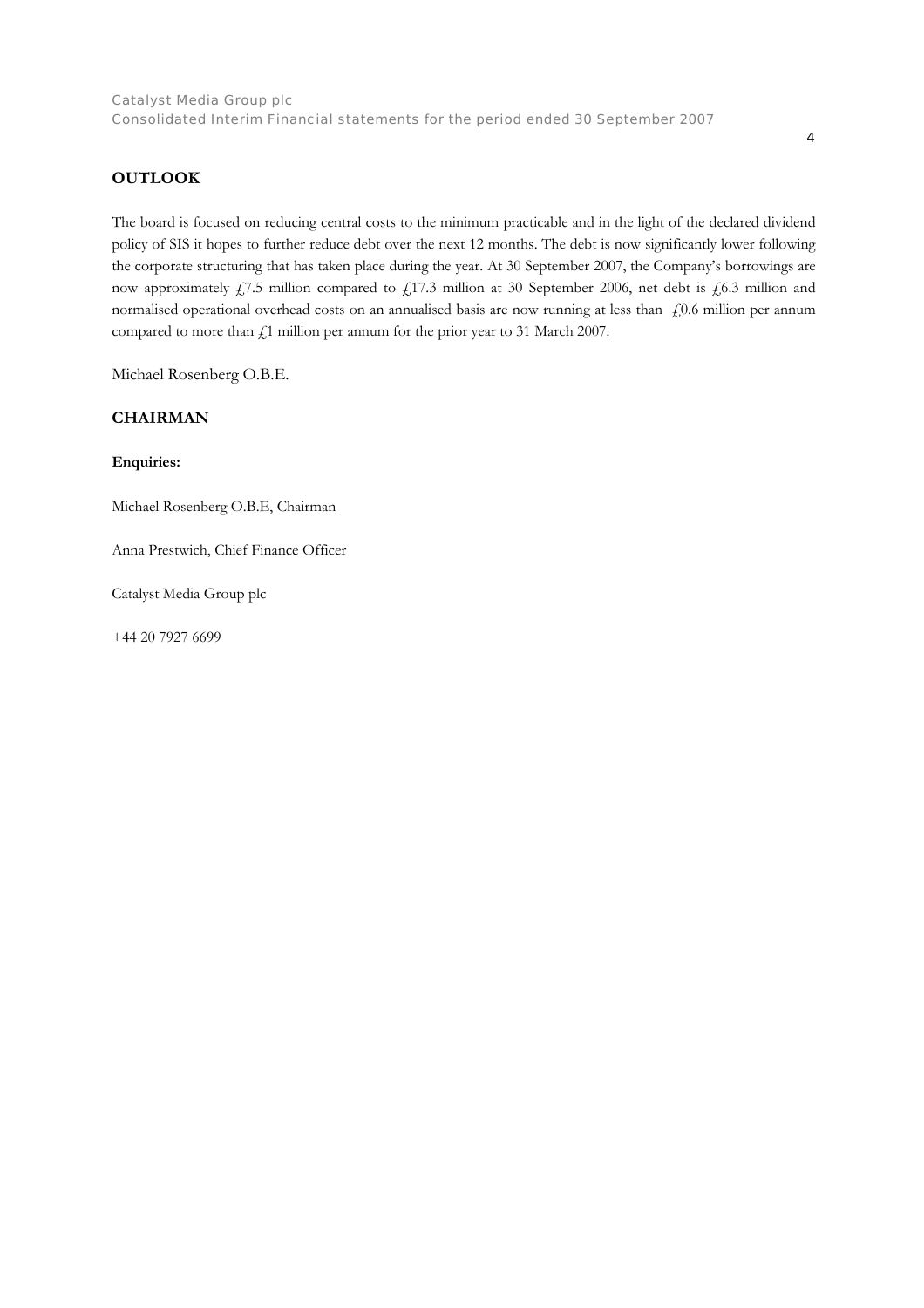# <span id="page-4-0"></span>Consolidated interim income statement

|                                                   |              | 6 months to<br>30 September<br>2007<br>£ | 6 months to<br>30 September<br>2006<br>£ | Year to<br>31 March<br>2007<br>£ |
|---------------------------------------------------|--------------|------------------------------------------|------------------------------------------|----------------------------------|
|                                                   |              | (unaudited)                              | (unaudited)                              | (Audited and<br>restated)        |
| Revenue<br>Cost of sales                          |              | 92,730<br>(1,936)                        | 138,949<br>(11,695)                      | 283,818<br>(16,674)              |
| Gross profit                                      |              | 90,794                                   | 127,254                                  | 267,144                          |
| Other income<br>Administrative costs              |              | 1,393<br>(303,089)                       | (651, 775)                               | 151,705<br>(3,886,203)           |
| <b>Operating loss</b>                             |              | (210, 902)                               | (524, 521)                               | (3,467,354)                      |
| Finance income<br>Finance costs                   |              | 35,309<br>(1,544,336)                    | 3,112<br>(493, 771)                      | 7,666<br>(2,129,972)             |
| Net finance cost                                  |              | (1,509,027)                              | (490, 659)                               | (2,122,306)                      |
| Share of profit from associates                   |              | 1,299,974                                |                                          | 1,307,692                        |
| Loss before tax                                   |              | (419, 955)                               | (1,015,180)                              | (4,281,968)                      |
| Income tax credit                                 |              | 275,009                                  | 329,500                                  | 1,010,757                        |
| Loss for the period                               |              | (144, 946)                               | (685, 680)                               | (3,271,211)                      |
| Attributable to:                                  |              |                                          |                                          |                                  |
| Equity holders of the parent<br>Minority interest |              | (144, 946)                               | (685, 680)<br>198,371                    | (3,271,211)<br>198,371           |
|                                                   |              | (144, 946)                               | (487,309)                                | (3,072,840)                      |
| Earnings per share:                               |              |                                          |                                          |                                  |
| Basic and diluted                                 | $\mathbf{3}$ | (0.53p)                                  | (7.1p)                                   | (45p)                            |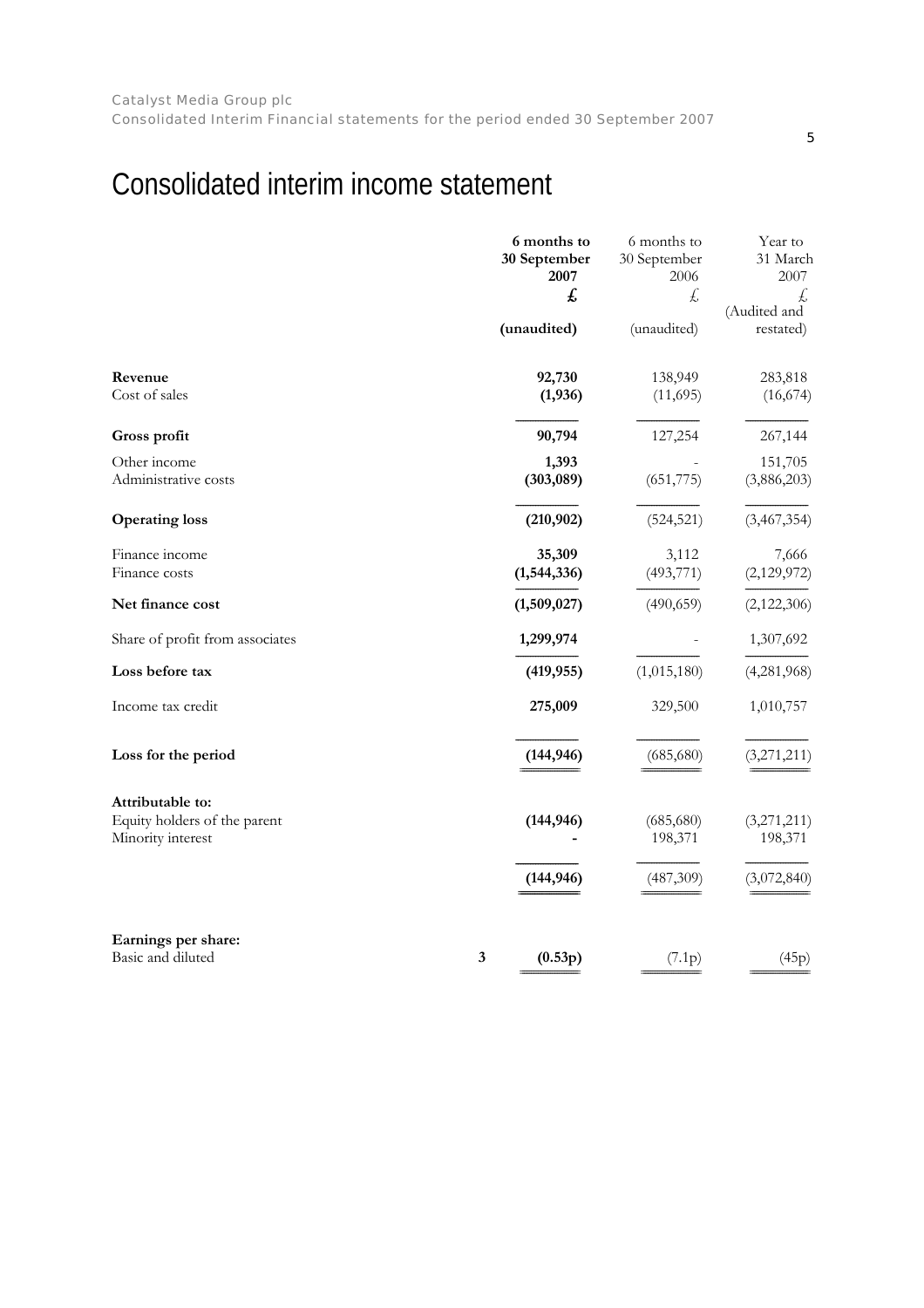# <span id="page-5-0"></span>Consolidated interim balance sheet

|                                                      | 30 September<br>2007     | 30 September<br>2006     | 31 March<br>2007       |
|------------------------------------------------------|--------------------------|--------------------------|------------------------|
|                                                      | £                        | £                        | Ł,<br>(Audited and     |
|                                                      | (unaudited)              | (unaudited)              | restated)              |
| <b>ASSETS</b>                                        |                          |                          |                        |
| Non-current assets                                   |                          |                          |                        |
| Property, plant and equipment                        | 2,797                    | 68,636                   | 54,893                 |
| Goodwill                                             |                          | 1,077,561<br>2,162,845   | 104,710                |
| Other intangible assets<br>Investments in associates | 230,350<br>27,395,137    | 29,082,137               | 230,350<br>28,148,848  |
|                                                      |                          | 32,391,179               |                        |
|                                                      | 27,628,284               |                          | 28,538,801             |
| <b>Current assets</b>                                |                          |                          |                        |
| Trade and other receivables                          | 575,833                  | 414,908                  | 1,401,669              |
| Cash and cash equivalents                            | 1,225,884                | 773,636                  | 1,948,586              |
|                                                      | 1,801,717                | 1,188,544                | 3,350,255              |
| <b>Total assets</b>                                  | 29,430,001               | 33,579,723               | 31,889,056             |
| <b>LIABILITIES</b>                                   |                          |                          |                        |
| <b>Current liabilities</b>                           |                          |                          |                        |
| Trade and other payables                             | 564,052                  | 1,732,185                | 1,848,429              |
| Current portion of long-term borrowings              |                          |                          | 160,000                |
|                                                      | 564,052                  | 1,732,185                | 2,008,429              |
| Non-current liabilities                              |                          |                          |                        |
| Long-term borrowings                                 | 7,119,749                | 17,305,000               | 17,305,000             |
| Other non-current liabilities                        |                          |                          | 704,390                |
| Total non-current liabilities                        | 7,119,749                | 17,305,000               | 18,009,390             |
| <b>Total liabilities</b>                             | 7,683,801                | 19,037,185               | 20,017,819             |
| Net assets                                           | 21,746,200               | 14,542,538               | 11,871,237             |
| <b>EQUITY</b>                                        |                          |                          |                        |
| Equity attributable to equity holders of the parent  |                          |                          |                        |
| Share capital                                        | 9,243,196                | 7,143,197                | 7,143,197              |
| Share options reserve                                | 380,609                  | 472,446                  | 388,526                |
| Share premium account                                | 38,904,457               | 30,896,287               | 30,896,287             |
| Merger reserve                                       | 2,402,674                | 2,402,674                | 2,402,674              |
| Profit and loss account<br>Translation reserve       | (29, 215, 734)<br>30,998 | (26, 404, 914)<br>32,848 | (28,990,445)<br>30,998 |
|                                                      |                          |                          |                        |
| Total equity                                         | 21,746,200               | 14,542,538               | 11,871,237             |
|                                                      |                          |                          |                        |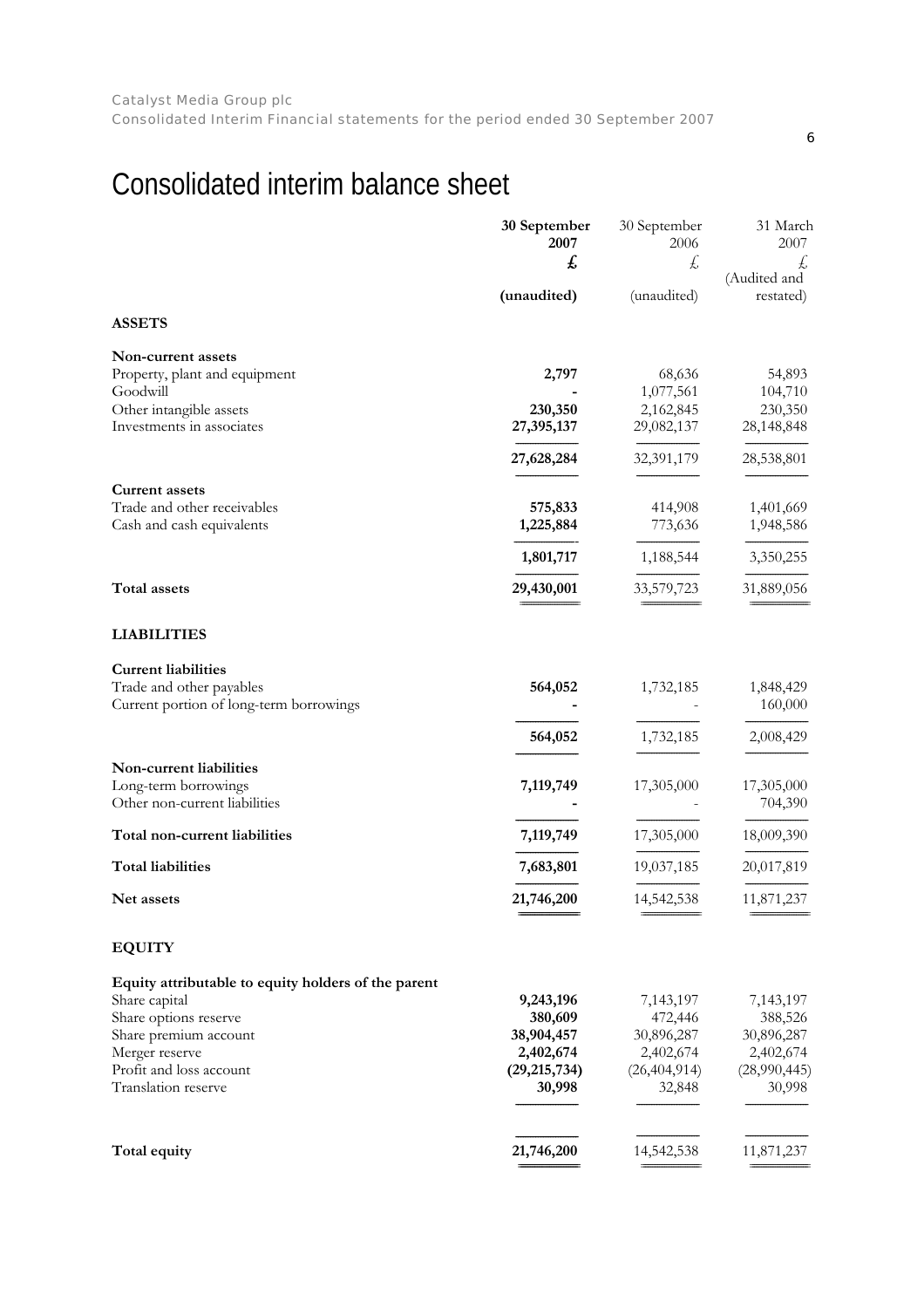# <span id="page-6-0"></span>Consolidated interim statement of recognised income and expense

|                                                                       | 6 months to<br>30 September<br>2007<br>£ | 6 months to<br>30 September<br>2006<br>Ł, | Year to<br>31 March<br>2007<br>£,<br>(Audited and |
|-----------------------------------------------------------------------|------------------------------------------|-------------------------------------------|---------------------------------------------------|
|                                                                       | (unaudited)                              | (unaudited)                               | restated)                                         |
| Exchange differences on translation of foreign operations             |                                          | 32,848                                    | 30,998                                            |
| Net income/(expense) recognised directly in equity                    |                                          | 32,848                                    | 30,998                                            |
| Loss for the period                                                   | (144, 946)                               | (487,309)                                 | (3,072,840)                                       |
| Total recognised income and expense for the period                    | (144, 946)                               | (454, 461)                                | (3,041,842)                                       |
| Attributable to:<br>Equity holders of the parent<br>Minority interest | (144, 946)                               | (652, 832)<br>198,371                     | (3,240,213)<br>198,371                            |
|                                                                       | (144, 946)                               | (454, 461)                                | (3,041,842)                                       |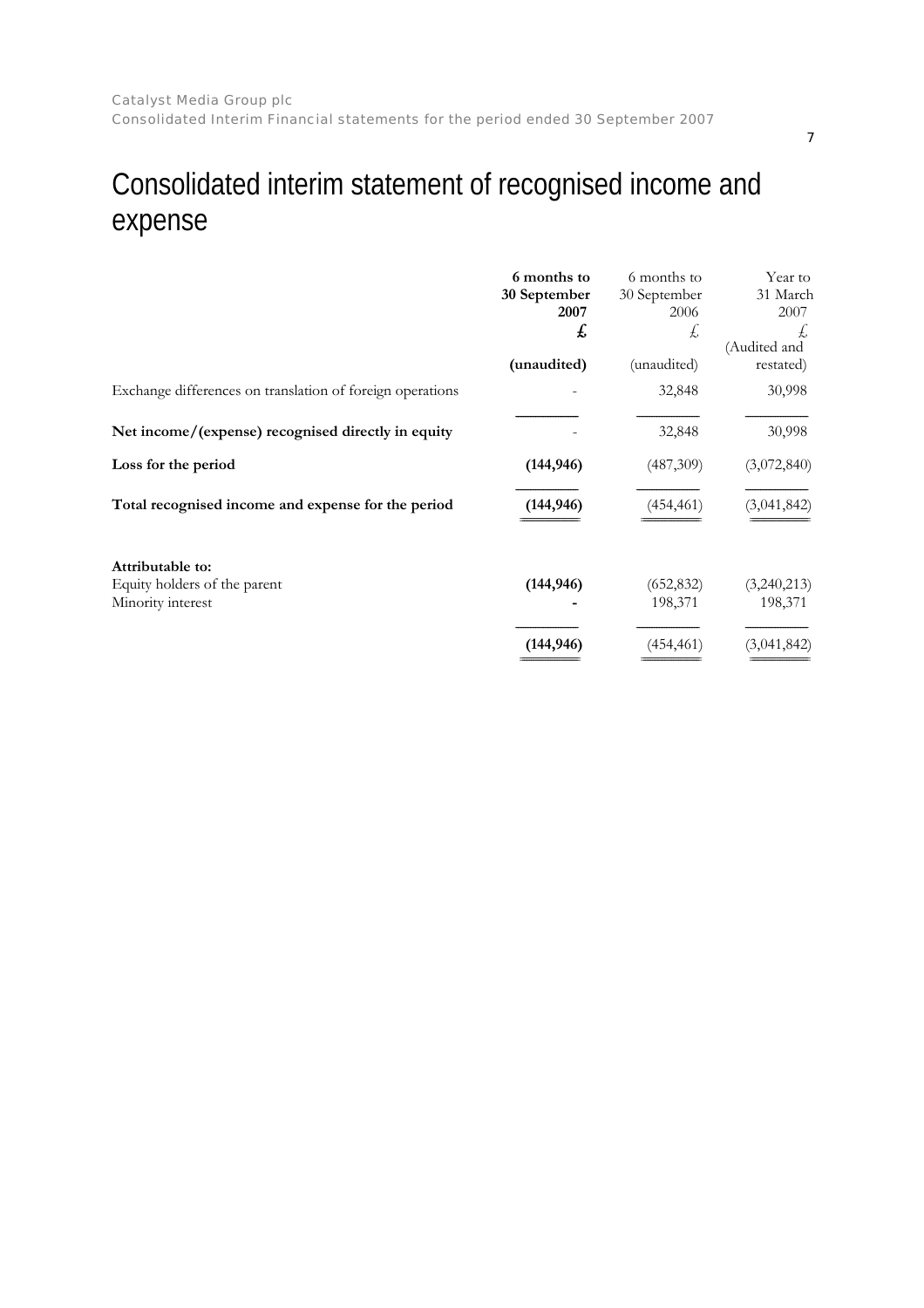# <span id="page-7-0"></span>Consolidated interim cash flow statement

|                                                                                      | 6 months to<br>30 September<br>2007 | 6 months to<br>30 September<br>2006 | Year to<br>31 March<br>2007 |
|--------------------------------------------------------------------------------------|-------------------------------------|-------------------------------------|-----------------------------|
|                                                                                      | £                                   | Ł,                                  | £,<br>(Audited and          |
|                                                                                      | (unaudited)                         | (unaudited)                         | restated)                   |
| Cash flows from operating activities                                                 |                                     |                                     |                             |
| Loss after taxation<br>Adjustments for:                                              | (144, 946)                          | (685,680)                           | (3,271,211)                 |
| Depreciation, amortisation and impairment                                            | 394,898                             | 12,939                              | 1,863,581                   |
| Taxation credit recognised in the income statement<br>Share of profits in associates | (275,009)<br>(1,299,974)            | (329,500)                           | (1,010,757)<br>(1,307,692)  |
| Profit on sale of subsidiary and interest in associate                               | (1, 393)                            |                                     | (151,705)                   |
| Interest expense                                                                     | 1,544,336                           | 493,771                             | 2,129,972                   |
| Increase/(decrease) in trade receivables                                             | 362,053                             | 72,289                              | (919, 025)                  |
| (Decrease)/increase in trade payables                                                | (2, 249, 617)                       | 626,421                             | 1,307,398                   |
| Cash generated from operations                                                       | (1,669,652)                         | 190,240                             | (1,359,439)                 |
| Interest received                                                                    | 35,309                              | 3,112                               | 7,666                       |
| Interest paid                                                                        | (1,544,336)                         | (493, 771)                          | (2,129,972)                 |
| Corporation taxes recovered                                                          | 275,009                             | 329,500                             | 1,010,758                   |
| Net cash from (used in) operating activities                                         | (2,903,670)                         | 29,081                              | (2,470,987)                 |
| Cash flows from investing activities                                                 |                                     |                                     |                             |
| Disposal of subsidiary                                                               | 82,029                              |                                     |                             |
| Investment in associates                                                             |                                     | (5,979,695)                         | (3,742,926)                 |
| Dividends received from associates                                                   | 2,053,685                           |                                     |                             |
| Purchase of property, plant and equipment                                            |                                     | (616)                               | (951, 982)                  |
| Net cash from (used in) investing activities                                         | 2,135,714                           | (5,980,311)                         | (4,694,908)                 |
|                                                                                      |                                     |                                     |                             |
| Cash flows from financing activities                                                 |                                     |                                     |                             |
| Proceeds from issue of share capital                                                 | 10,100,254                          |                                     | 2,618,634                   |
| Proceeds from long-term borrowings                                                   | 7,410,000                           | 17,305,000                          | 17,305,000                  |
| Payment of long-term borrowings                                                      | (17, 465, 000)                      | (11, 214, 384)                      | (11, 443, 403)              |
| Net cash from financing activities                                                   | 42,254                              | 6,090,616                           | 8,480,231                   |
| Net increase/(decrease) in cash and cash equivalents                                 | (772, 702)                          | 139,386                             | 1,314,336                   |
| Cash and cash equivalents at beginning of period                                     | 1,948,586                           | 634,250                             | 634,250                     |
| Cash and cash equivalents at end of period                                           | 1,225,884                           | 773,636                             | 1,948,586                   |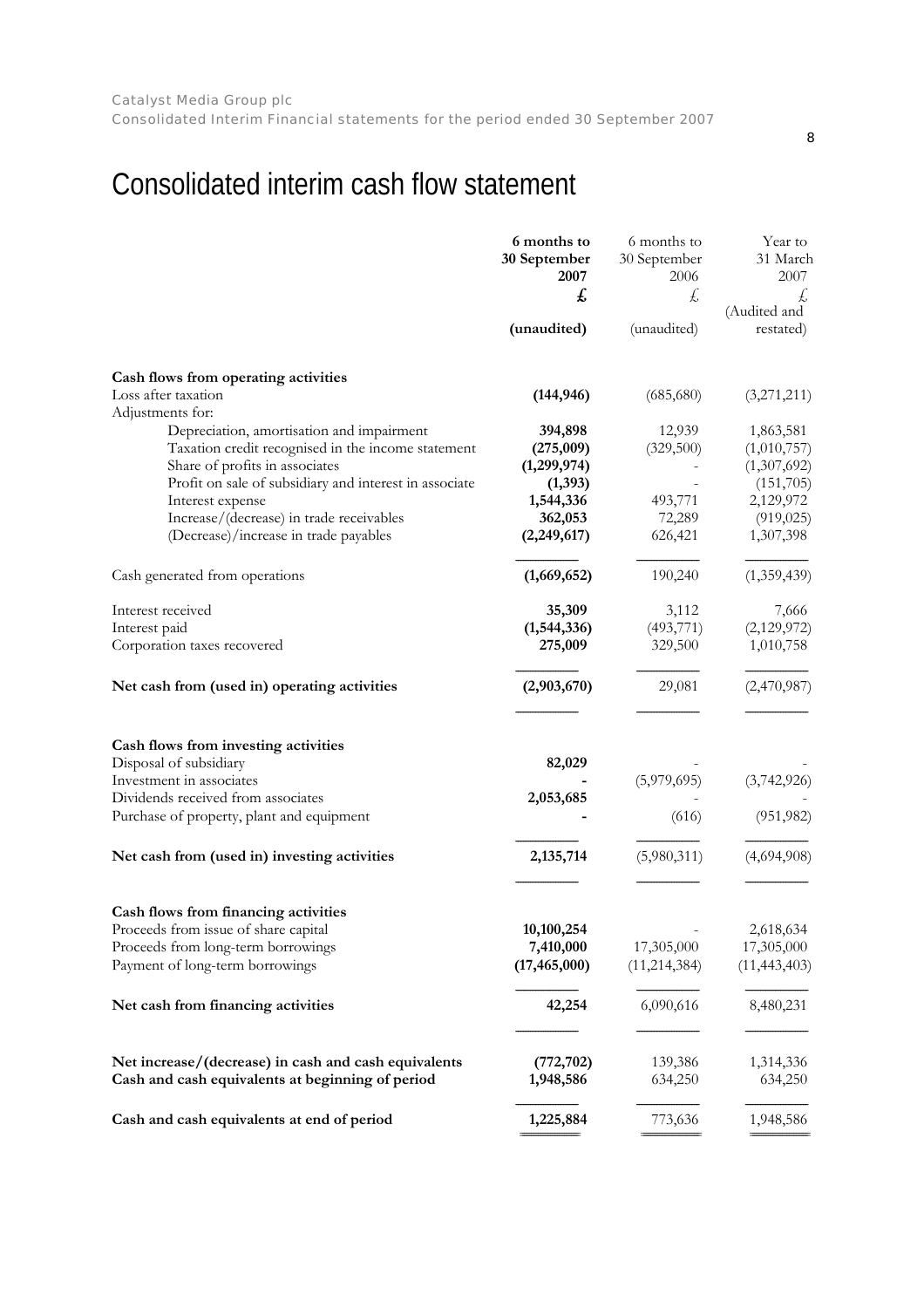## <span id="page-8-0"></span>1 Notes to the consolidated interim financial statements General information

Catalyst Media Group plc is the Group's ultimate parent company. It is incorporated and domiciled in Great Britain. The registered address of Catalyst Media Group plc is Portland House, 4 Great Portland Street, London W1W 8QJ. Its shares are listed on the AIM market of the London Stock Exchange.

These consolidated interim financial statements have been approved for issue by the Board of Directors on 10 December 2007.

The financial information set out in this interim report does not constitute statutory accounts as defined in Section 240 of the Companies Act 1985. The Group's statutory financial statements for the year ended 31 March 2007, prepared under UK GAAP, have been filed with the Registrar of Companies. The auditor's report on those financial statements was unqualified and did not contain any statements under Section 237(2) of the Companies Act 1985.

#### 2 Basis of preparation

These consolidated interim financial statements are for the six months ended 30 September 2007. They have been prepared in accordance with the requirements of IFRS 1 "First-time Adoption of International Financial Reporting Standards" relevant to interim reports, because they are part of the period covered by the Group's first IFRS financial statements for the year ended 31 March 2008. They do not include all of the information required for full annual financial statements, and should be read in conjunction with the consolidated financial statements of the Group for the year ended 31 March 2007.

These financial statements have been prepared under the historical cost convention, except for revaluation of certain financial instruments.

These consolidated interim financial statements are presented in Pounds Sterling  $(f)$ , which is also the functional currency of the parent company.

These consolidated interim financial statements have been prepared in accordance with the accounting policies which are based on the recognition and measurement principles of IFRS in issue as adopted by the European Union (EU) and are effective at 31 December 2007 or are expected to be adopted and effective at 31 December 2007, our first annual reporting date at which we are required to use IFRS accounting standards adopted by the EU.

Catalyst Media Group plc's consolidated financial statements were prepared in accordance with United Kingdom Accounting Standards (United Kingdom Generally Accepted Accounting Practice) until 31 March 2007. The date of transition to IFRS was 1 April 2006. The comparative figures in respect of 2006 have been restated to reflect changes in accounting policies as a result of adoption of IFRS. The disclosures required by IFRS 1 concerning the transition from UK GAAP to IFRS are given in the reconciliation schedules, presented and explained in note 5.

The accounting policies have been applied consistently throughout the Group for the purposes of preparation of these consolidated interim financial statements. The Group's revised accounting polices under IFRS will be published in full in the financial statements for the year ending 31 March 2008.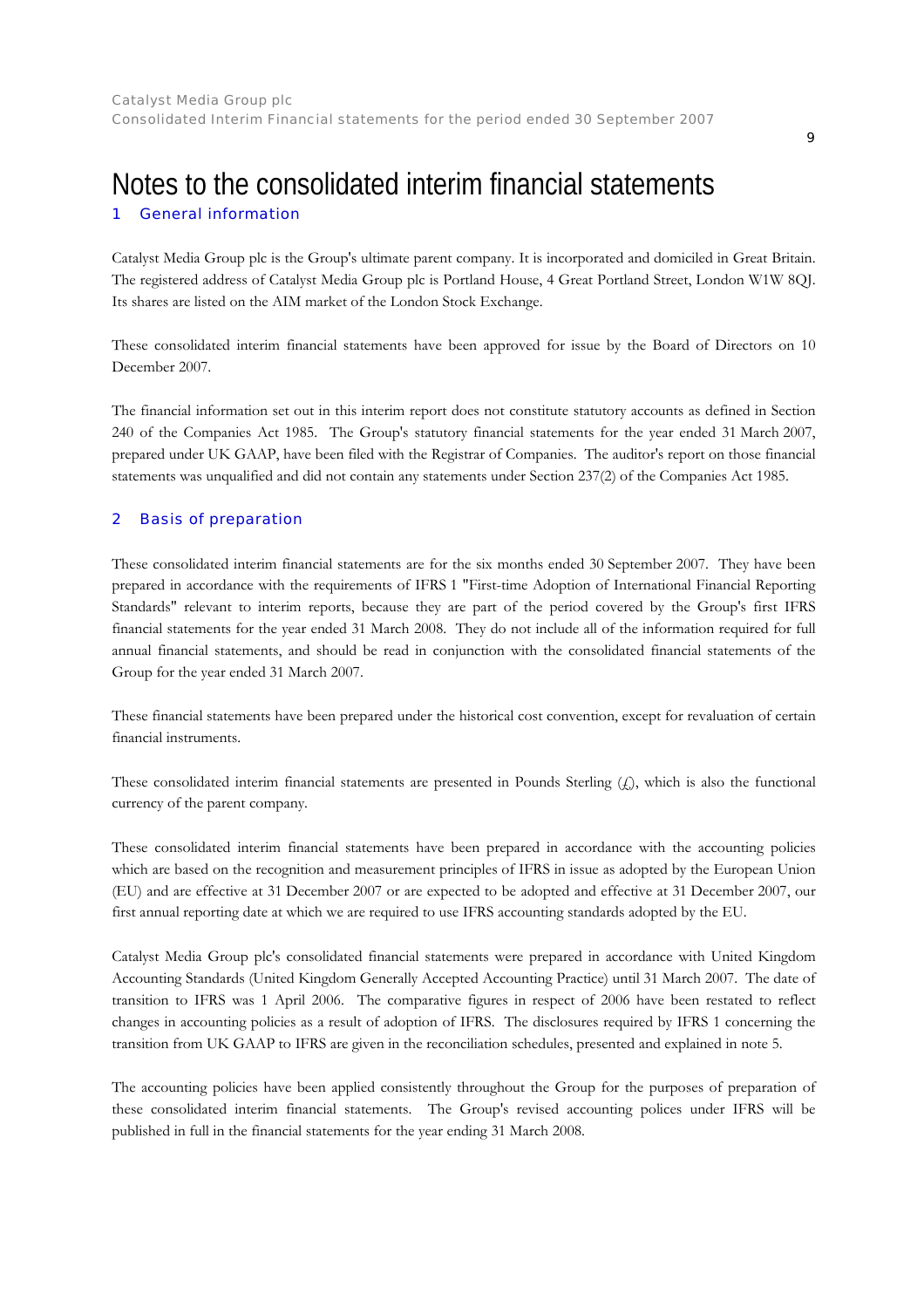#### 3 Earnings per share

### Basic and diluted earnings per share

The calculation of the basic earnings per share is based on the earnings attributable to ordinary shareholders divided by the average number of shares in issue during the year.

Reconciliations of the earnings and weighted average number of shares used in the calculations are set out below.

|                                              | 6 months to  | 6 months to  | Year to     |
|----------------------------------------------|--------------|--------------|-------------|
|                                              | 30 September | 30 September | 31 March    |
|                                              | 2007         | 2006         | 2007        |
|                                              | £            | Ł,           |             |
|                                              |              |              | Audited and |
|                                              | (unaudited)  | (unaudited)  | restated)   |
| Loss after tax                               | (144, 946)   | (487,309)    | (3,072,840) |
| Weighted average number of shares            | 27,093,197   | 6,862,178    | 6,862,178   |
| Basic and diluted earnings per share (pence) | (0.53p)      | (7.1p)       | (45p)       |
|                                              |              |              |             |

On 25 October 2007 a special resolution was passed at the AGM to consolidate ordinary shares on a 100 for 1 basis reducing the number of ordinary shares in issue from 2.81 billion to a 28.1 million. The above calculation of earnings per share reflects the consolidation and all reported periods have been adjusted as if this consolidation had occurred at the beginning of the earliest reported period.

#### 4 **Dividends**

The directors do not propose the payment of a dividend for the period.

#### 5 Explanation of transition to IFRS

As stated in the Basis of Preparation, these are the Group's first consolidated interim financial statements for part of the period covered by the first IFRS annual consolidated financial statements which will be prepared in accordance with IFRS.

An explanation of how the transition from UK GAAP to IFRS has affected the Group's financial position, financial performance and cash flows is set out below.

IFRS 1 permits companies adopting IFRS for the first time to take certain exemptions from the full requirements of IFRS in the transition period. These interim financial statements have been prepared on the basis of taking the following exemptions:

- business combinations prior to 1 April 2006, the Group's date of transition to IFRS, have not been restated to comply with IFRS 3 "Business Combinations". Goodwill arising from these business combinations of  $f$ 117,352 has not been restated; and
- cumulative translation differences on foreign operations are deemed to be nil at 1 April 2006. Any gains and losses recognised in the consolidated income statement on subsequent disposal of foreign operations will exclude translation differences arising prior to the transition date.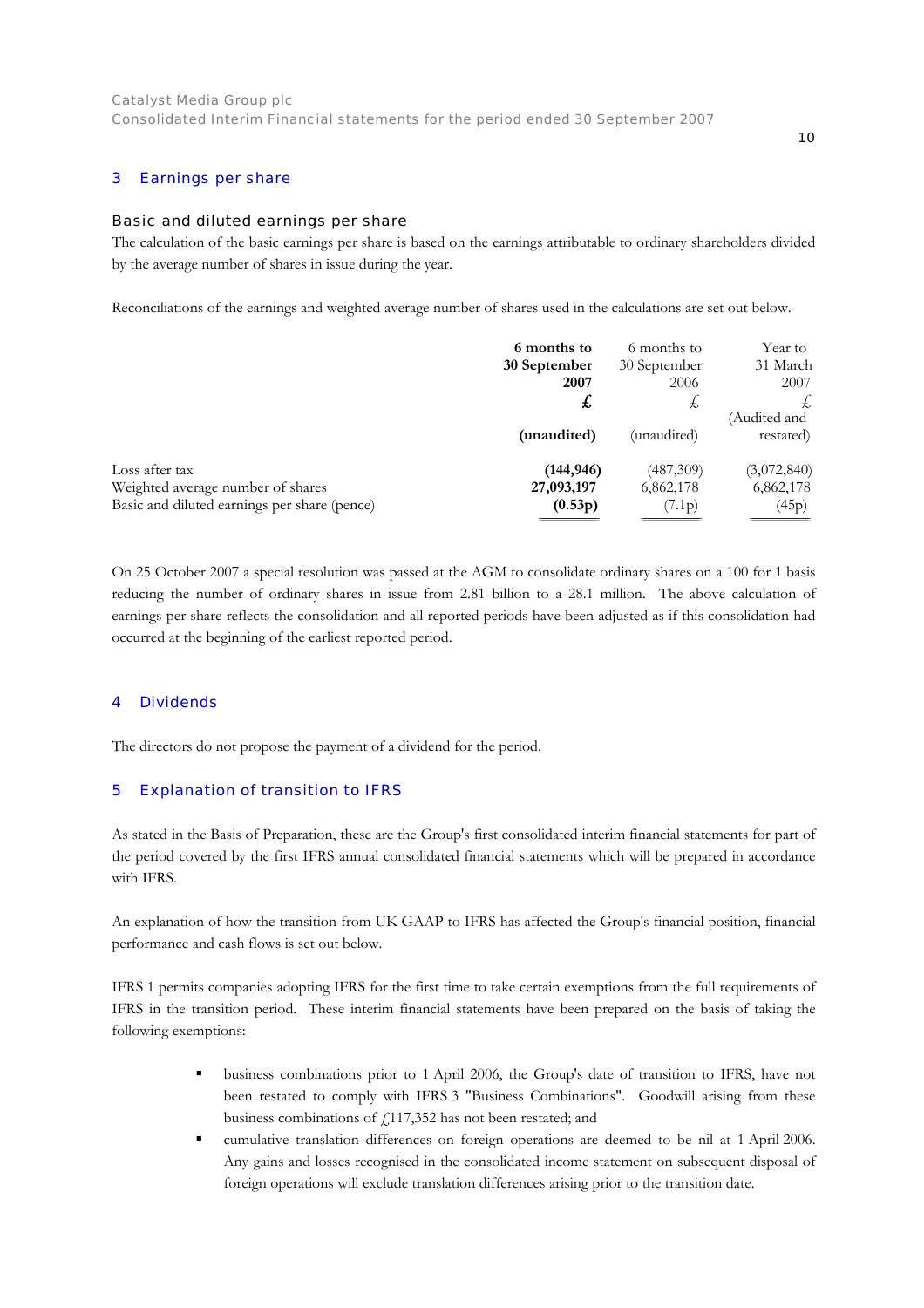## **Reconciliation of equity at 1 April 2006**

|                               | <b>UK GAAP</b> | a           | <b>IFRS</b>  |
|-------------------------------|----------------|-------------|--------------|
|                               | £              | £           | £            |
| Non-current assets            |                |             |              |
| Property, plant and equipment | 89,367         |             | 89,367       |
| Goodwill                      | 3,067,352      | (2,950,000) | 117,352      |
| Other financial assets        | 22,193,670     | 2,950,000   | 25,143,670   |
| <b>Current assets</b>         |                |             |              |
| Trade and other receivables   | 472,438        |             | 472,438      |
| Cash and cash equivalents     | 634,250        |             | 634,250      |
| <b>Current liabilities</b>    |                |             |              |
| Trade and other payables      | (4,022,475)    |             | (4,022,475)  |
| Non-current liabilities       |                |             |              |
| Long-term borrowings          | (9,049,491)    |             | (9,049,491)  |
| Net assets                    | 13,385,111     |             | 13,385,111   |
|                               |                |             |              |
| <b>Equity</b>                 |                |             |              |
| Share capital                 | 6,272,361      |             | 6,272,361    |
| Share premium account         | 27,928,193     |             | 27,928,193   |
| Merger reserve                | 2,402,674      |             | 2,402,674    |
| Profit and loss account       | (25, 938, 983) |             | (25,938,983) |
| Shares to be issued           | 472,446        |             | 472,446      |
| Total equity                  | 11,136,691     |             | 11,136,691   |
| Minority interest             | 2,248,420      |             | 2,248,420    |
|                               | 13,385,111     |             | 13,385,111   |

=========================

========================= =========================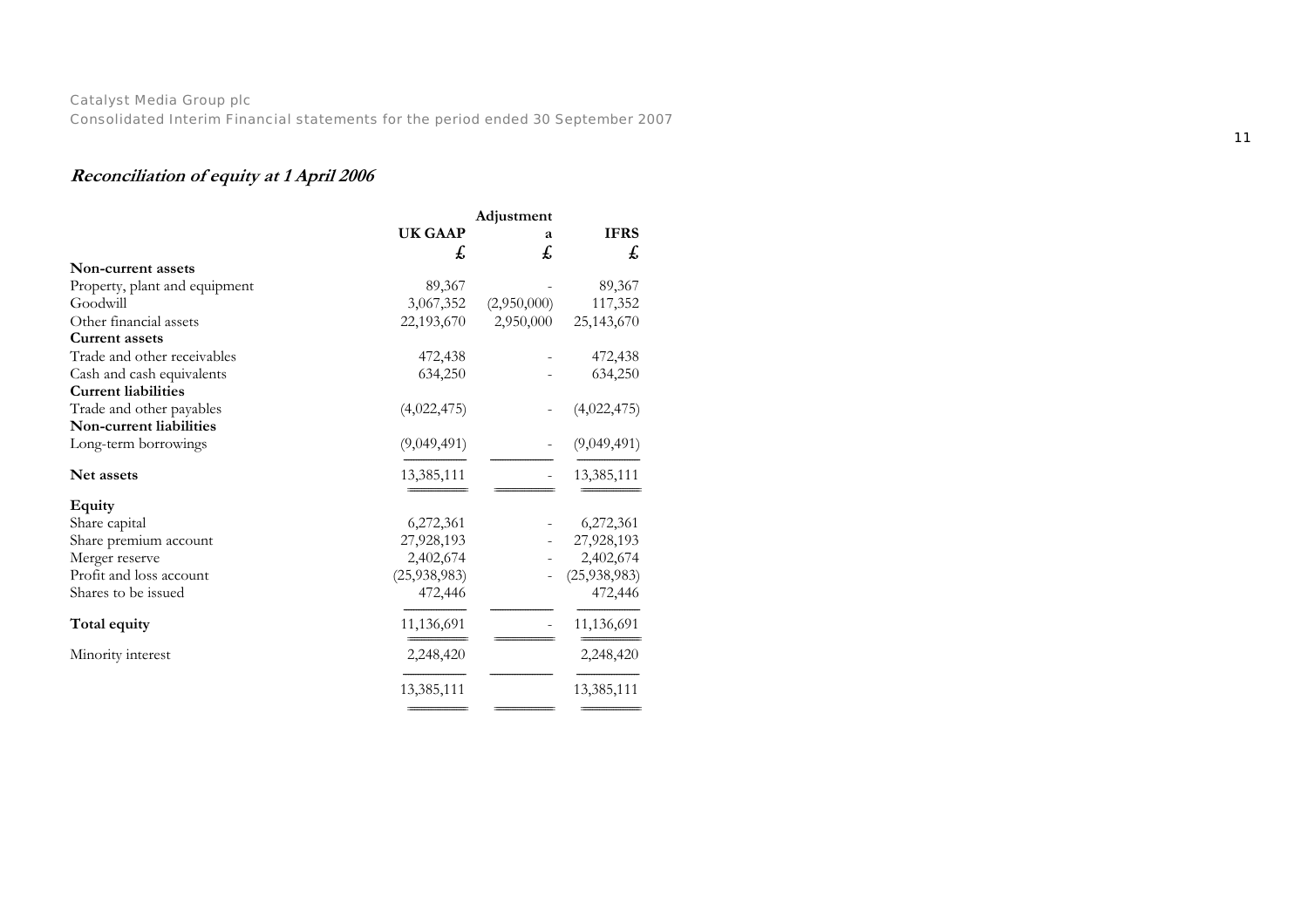## **Reconciliation of equity at 30 September 2006**

|                               | Adjustments    |             |       |                |  |
|-------------------------------|----------------|-------------|-------|----------------|--|
|                               | <b>UK GAAP</b> | a           | b     | <b>IFRS</b>    |  |
|                               | £,             | £           | £     | £,             |  |
| Non-current assets            |                |             |       |                |  |
| Property, plant and equipment | 68,636         |             |       | 68,636         |  |
| Goodwill                      | 7,909,915      | (6,842,137) | 9,783 | 1,077,561      |  |
| Other intangible assets       | 2,162,845      |             |       | 2,162,845      |  |
| Investments in associates     | 22,240,000     | 6,842,137   |       | 29,082,137     |  |
| <b>Current assets</b>         |                |             |       |                |  |
| Trade and other receivables   | 414,908        |             |       | 414,908        |  |
| Cash and cash equivalents     | 773,636        |             |       | 773,636        |  |
| <b>Current liabilities</b>    |                |             |       |                |  |
| Trade and other payables      | 1,732,185      |             |       | 1,732,185      |  |
| Non-current liabilities       |                |             |       |                |  |
| Long-term borrowings          | 17,305,000     |             |       | 17,305,000     |  |
| Net assets                    | 14,532,755     |             | 9,783 | 14,542,538     |  |
| <b>Equity</b>                 |                |             |       |                |  |
| Share capital                 | 7,143,196      |             |       | 7,143,196      |  |
| Share premium account         | 30,896,287     |             |       | 30,896,287     |  |
| Profit and loss account       | (26, 381, 848) |             | 9,783 | (26, 372, 065) |  |
| Merger Reserve                | 2,402,674      |             |       | 2,402,674      |  |
| Shares options reserve        | 472,446        |             |       | 472,446        |  |
| Total equity                  | 14,532,755     |             |       | 14,542,538     |  |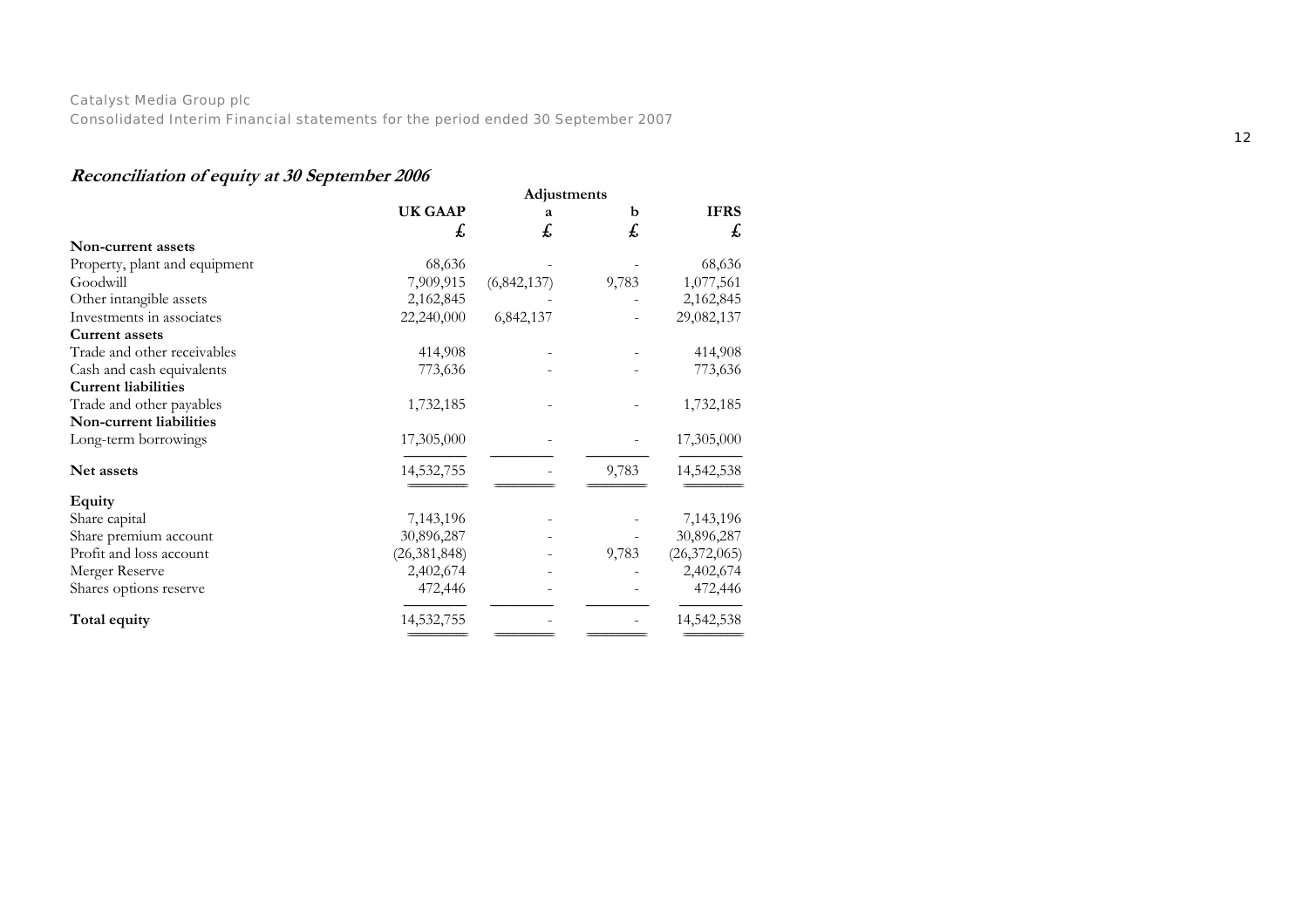## **Reconciliation of equity at 31 March 2007**

|                                         | Adjustments    |               |        |             |              |
|-----------------------------------------|----------------|---------------|--------|-------------|--------------|
|                                         | <b>UK GAAP</b> | a             | b      | $\mathbf c$ | <b>IFRS</b>  |
|                                         | £,             | £             | £      | £           | £            |
| Non-current assets                      |                |               |        |             |              |
| Property, plant and equipment           | 54,893         |               |        |             | 54,893       |
| Goodwill                                | 6,928,068      | (6, 842, 137) | 18,779 |             | 104,710      |
| Other intangible assets                 | 230,350        |               |        |             | 230,350      |
| Investments in associates               | 21,730,019     | 6,842,137     |        | (423,308)   | 28,148,848   |
| <b>Current assets</b>                   |                |               |        |             |              |
| Trade and other receivables             | 1,401,669      |               |        |             | 1,401,669    |
| Cash and cash equivalents               | 1,948,586      |               |        |             | 1,948,586    |
| <b>Current liabilities</b>              |                |               |        |             |              |
| Trade and other payables                | 1,848,429      |               |        |             | 1,848,429    |
| Current portion of long-term borrowings | 160,000        |               |        |             | 160,000      |
| Non-current liabilities                 |                |               |        |             |              |
| Long-term borrowings                    | 17,305,000     |               |        |             | 17,305,000   |
| Other non-current liabilities           | 704,390        |               |        |             | 704,390      |
| Net assets                              | 12,275,766     |               | 18,779 | (423,308)   | 11,871,237   |
| Equity                                  |                |               |        |             |              |
| Share capital                           | 7,143,197      |               |        |             | 7,143,197    |
| Share premium account                   | 30,896,287     |               |        |             | 30,896,287   |
| Merger reserve                          | 2,402,674      |               |        |             | 2,402,674    |
| Profit and loss account                 | (28, 554, 918) |               | 18,779 | (423,308)   | (28,959,447) |
| Shares options reserve                  | 388,526        |               |        |             | 388,526      |
| Total equity                            | 12,275,766     |               | 18,779 | (423,308)   | 11,871,237   |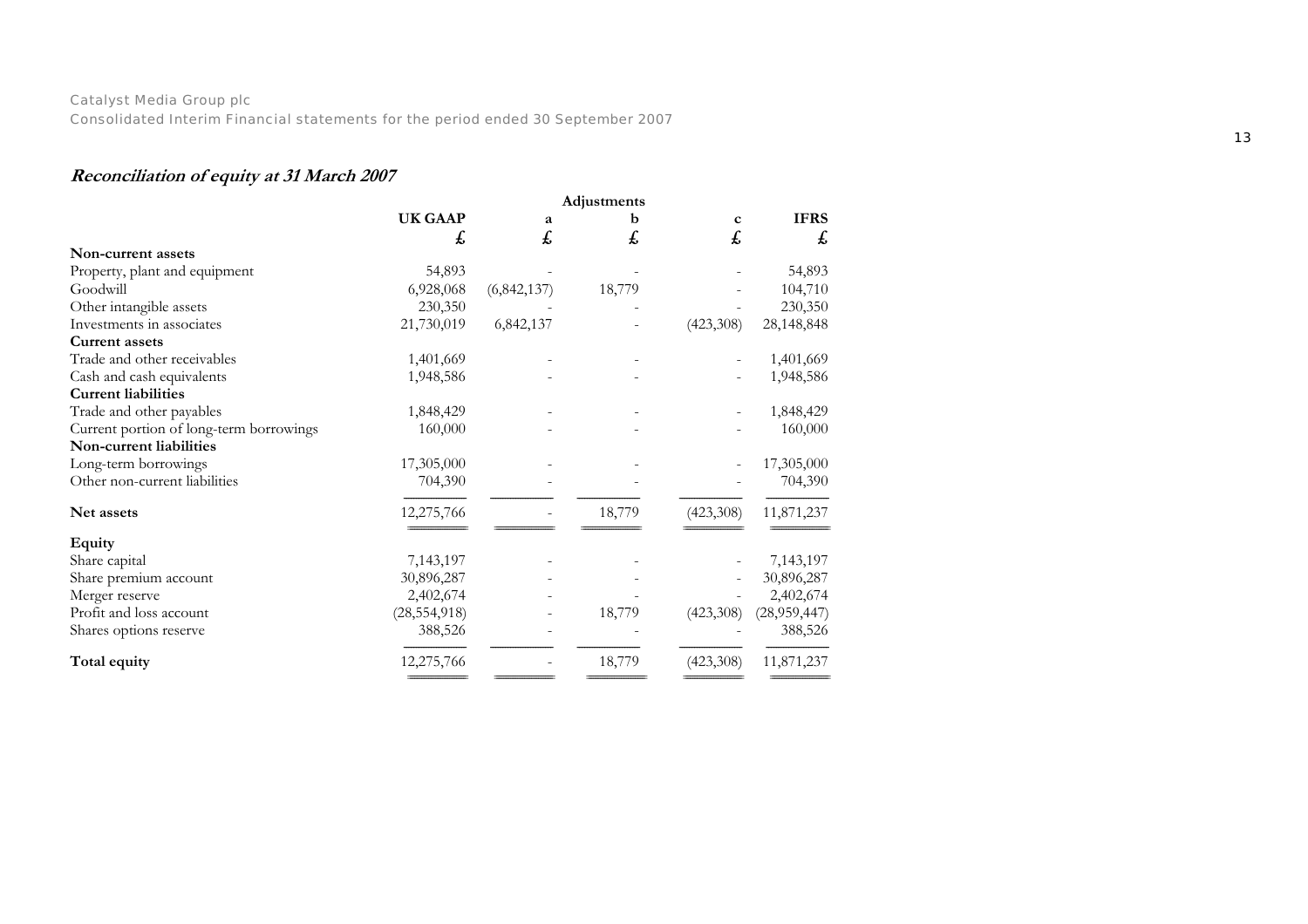## **Reconciliation of profit for the 6 months ended 30 September 2006**

|                               | Adjustments    |    |       |             |
|-------------------------------|----------------|----|-------|-------------|
|                               | <b>UK GAAP</b> | а  | b     | <b>IFRS</b> |
|                               | Ł,             | £, | £     | £,          |
| Revenue                       | 138,949        |    |       | 138,949     |
| Cost of sales                 | (11,695)       |    |       | (11,695)    |
| Gross profit                  | 127,254        |    |       | 127,254     |
| Other Income                  |                |    |       |             |
| Administrative costs          | (661, 558)     |    | 9,783 | (651, 775)  |
| Operating profit              | (534, 304)     |    | 9,783 | (524, 521)  |
| Finance income                | 3,112          |    |       | 3,112       |
| Finance costs                 | (493, 771)     |    |       | (493, 771)  |
| Net finance income / (cost)   | (490, 659)     |    |       | (490, 659)  |
| Share of profit of associates |                |    |       |             |
| Profit before tax             | (1,024,963)    |    | 9,783 | (1,015,180) |
| Income tax expense            | 329,500        |    |       | 329,500     |
| Profit for the period         | (695, 463)     |    |       | (685, 680)  |
| Attributable to:              |                |    |       |             |
|                               |                |    |       |             |
| Equity holders of the parent  | (695, 463)     |    |       | (685, 680)  |
| Minority interest             | 198,371        |    |       | 198,371     |
|                               | (497,092)      |    |       | (487,309)   |

========================= ========================= ========================= =========================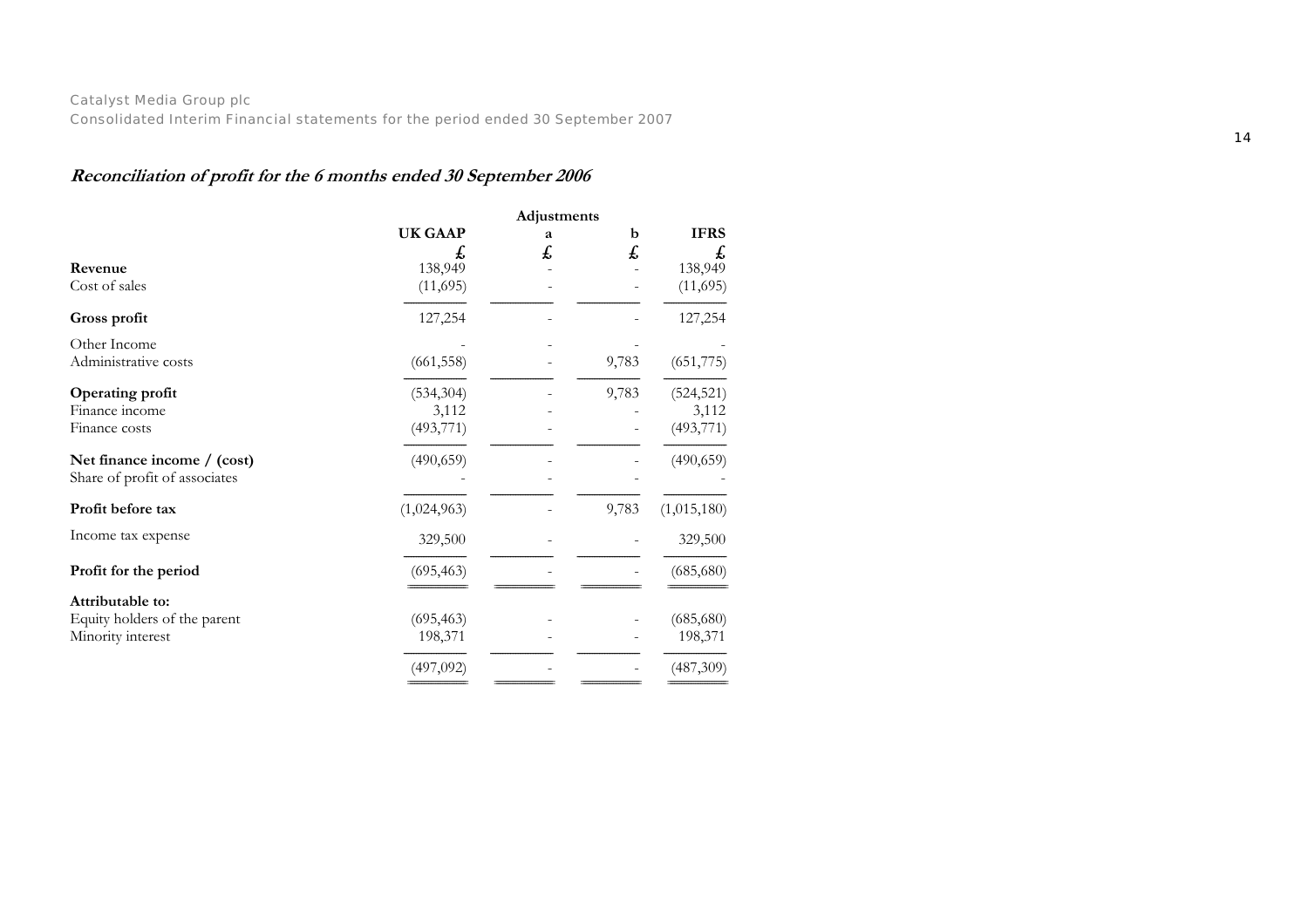## **Reconciliation of profit for the year to 31 March 2007**

|                                                                       | Adjustments                               |        |         |           |                       |                       |                                       |
|-----------------------------------------------------------------------|-------------------------------------------|--------|---------|-----------|-----------------------|-----------------------|---------------------------------------|
| Revenue<br>Cost of sales                                              | <b>UK GAAP</b><br>£,<br>283,818<br>16,674 | a<br>£ | b<br>£, | t,        | d<br>£                | e<br>£                | <b>IFRS</b><br>£<br>283,818<br>16,674 |
| Gross profit                                                          | 267,144                                   |        |         |           |                       |                       | 267,144                               |
| Other income<br>Administrative costs                                  | 151,705<br>(4,807,826)                    |        | 18,779  |           |                       | 902,844               | 151,705<br>(3,886,203)                |
| Operating profit<br>Finance income<br>Finance costs                   | (4,388,977)<br>102,666<br>(1,227,128)     |        | 18,779  |           | (95,000)              | 902,844<br>(902, 844) | (3,467,354)<br>7,666<br>(2,129,972)   |
| Net finance income / (cost)<br>Share of profit of associates          | (1, 124, 462)<br>2,394,000                |        |         | (423,308) | (95,000)<br>(663,000) | (902, 844)            | (2,122,306)<br>1,307,692              |
| Profit before tax                                                     | (3, 119, 439)                             |        | 18,779  | (423,308) | (758,000)             |                       | (4,281,968)                           |
| Income tax expense                                                    | 252,757                                   |        |         |           | 758,000               |                       | 1,010,757                             |
| Profit for the period                                                 | (2,866,682)                               |        | 18,779  | (423,308) |                       |                       | (3,271,211)                           |
| Attributable to:<br>Equity holders of the parent<br>Minority interest | (2,668,311)<br>198,371                    |        |         |           |                       |                       | (3,469,582)<br>198,371                |
|                                                                       | (2,866,682)                               |        |         |           |                       |                       | (3,271,211)                           |